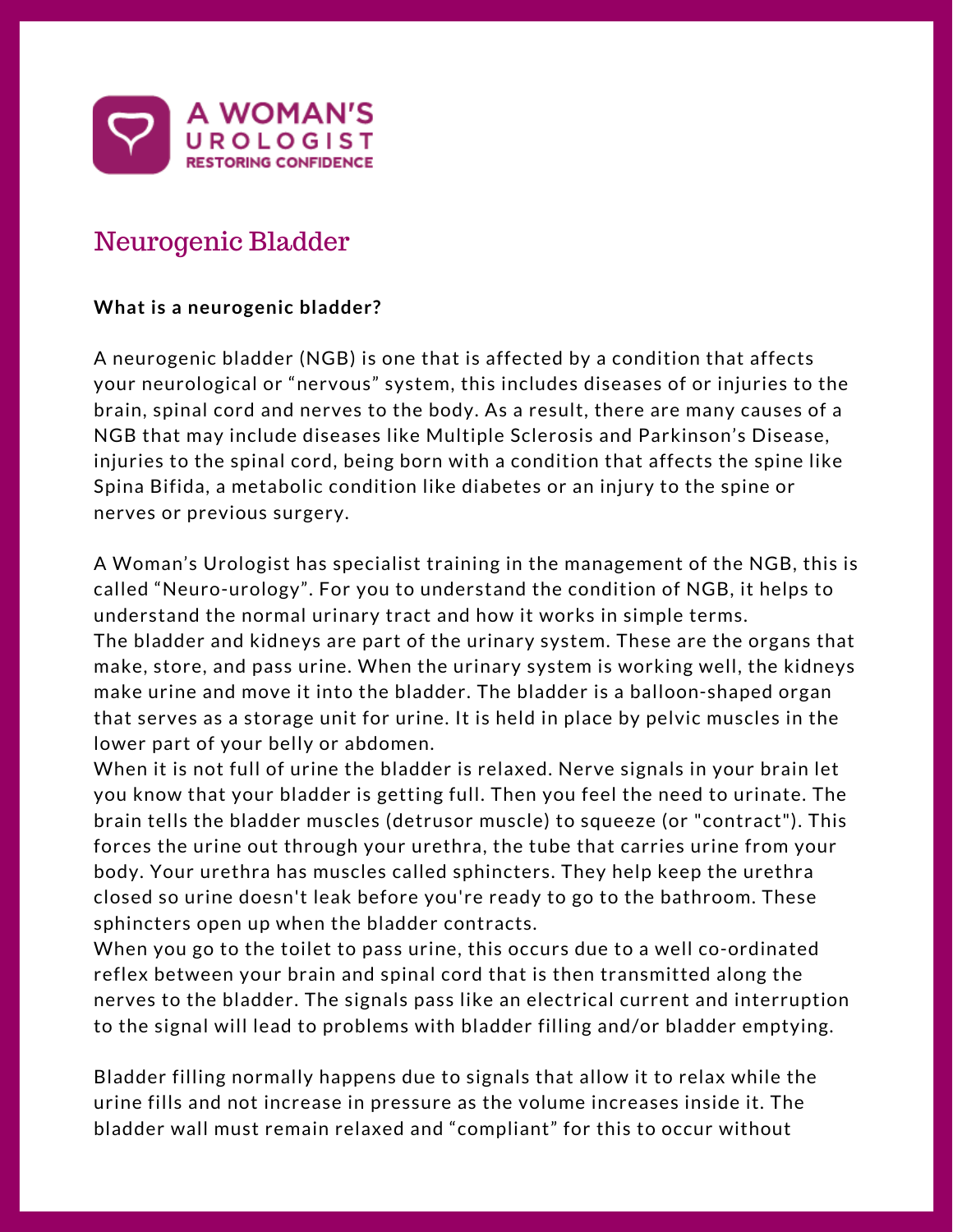triggering the need to empty. This is a function of both the nerves allowing the relaxation and the tissues of the wall itself being soft. A bladder that loses this capability becomes rather like filling a hot water bottle, it becomes stiff, and the pressure rises as it fills.

Once the normal bladder is filled to an appropriate level (around 350-500ml) at a low pressure and you are somewhere it is socially appropriate to pass urine, there is a signal from the bladder wall back to the spinal cord, up to the brain and back down again that allows "switching" in the spinal cord and the external sphincter, which is the valve that keeps you dry or continent, relaxes and then the bladder contracts.

Symptoms related to having a NGB will depend on what part of the well coordinated system of filling or "storage" and emptying or "voiding" have been interrupted.

Storage symptoms produce a need to go to the toilet frequently or a sense of urgency which is the desire to empty that is difficult to defer or put off. In severe cases this can lead to leakage at this point, this is called urgency incontinence. Frequency overnight is called nocturia. It is considered significant if you are needing to get up to empty more than once a night.

A bladder diary as you will see, is a very good way of documenting these symptoms for your health care team and can give much insight into the disturbance. These collection of symptoms of frequency, urgency (with or without leakage) and nocturia are sometimes called overactive bladder (OAB). OAB can be caused by a neurological problem but can have no cause found.

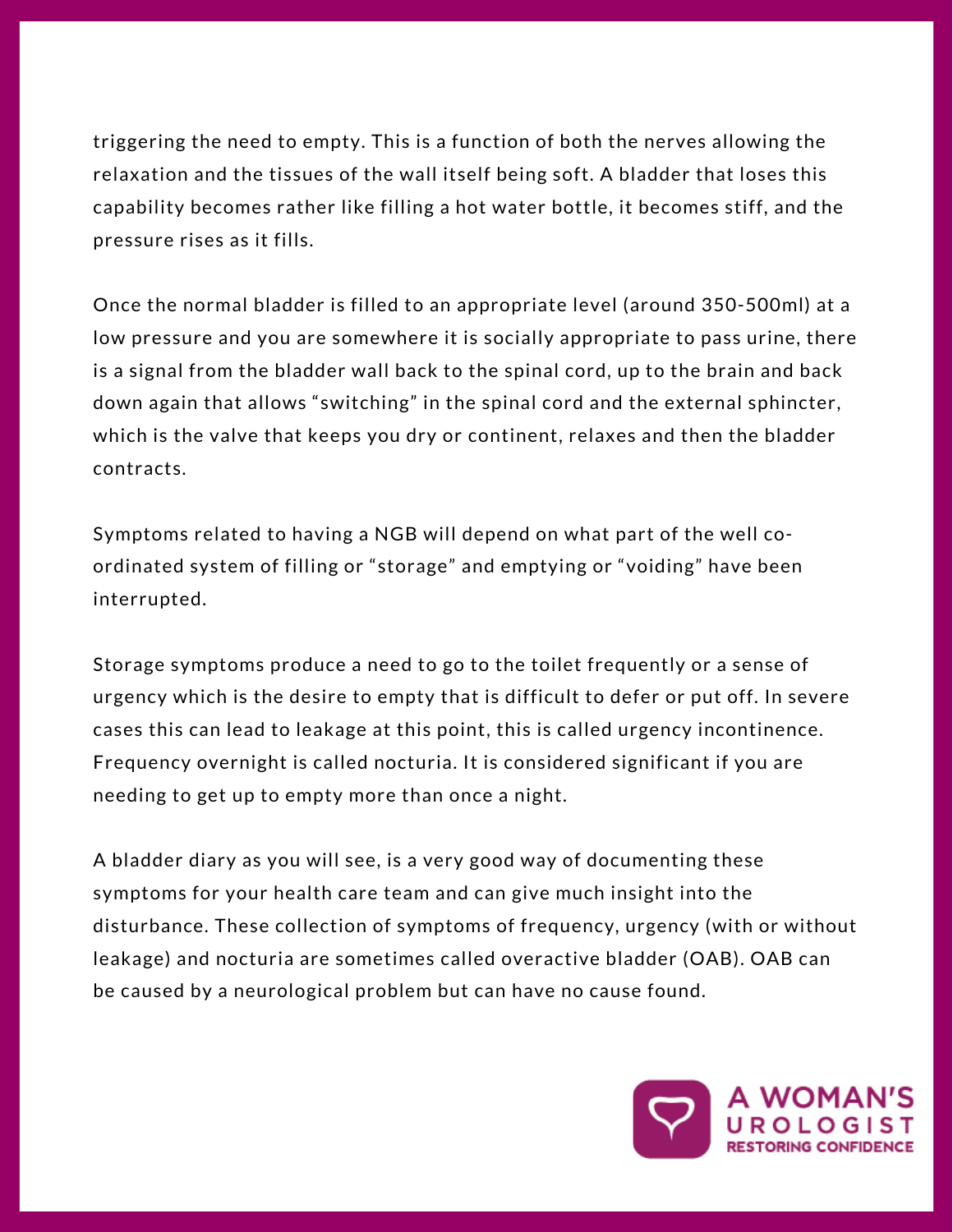Voiding symptoms are those of poor flow, difficulty starting the flow, the flow itself stopping and starting and a sensation you have not emptied. In extreme cases you may not be able to pass urine at all this is called urinary retention. If your neurological problem effects the spinal cord in the upper parts, called the cervical or thoracic cord, this inability to relax the external sphincter to void can be quite marked and lead to a lot of spasm which may be felt and difficulty emptying. This has the complicated name, detrusor-sphincter-dyssynergia (sometimes called DSD) as the lack of a good reflex leads to the sphincter and bladder muscle fighting one another.

If there is an impact on the bladder contracting, this can also lead to poor emptying (Under Active Bladder or UAB) and symptoms related to poor flow. Like in plumbing, if there is poor flow, it is sometimes the "pipe" or urethra or external sphincter, and sometimes the "pump" or in this instance the bladder, poorly contracting that is contributing. Sometimes the only way to make this important distinction is with a special test called urodynamics.

## **What are the causes?**

This nerve damage can be the result of diseases such as multiple sclerosis (MS), Parkinson's disease or diabetes. It can also be caused by infection of the brain or spinal cord, heavy metal poisoning, stroke, spinal cord injury, or major pelvic surgery. People who are born with problems of the spinal cord, such as spina bifida, may also have this type of bladder problem. Depending on where the condition effects the nervous system, the symptoms may differ.

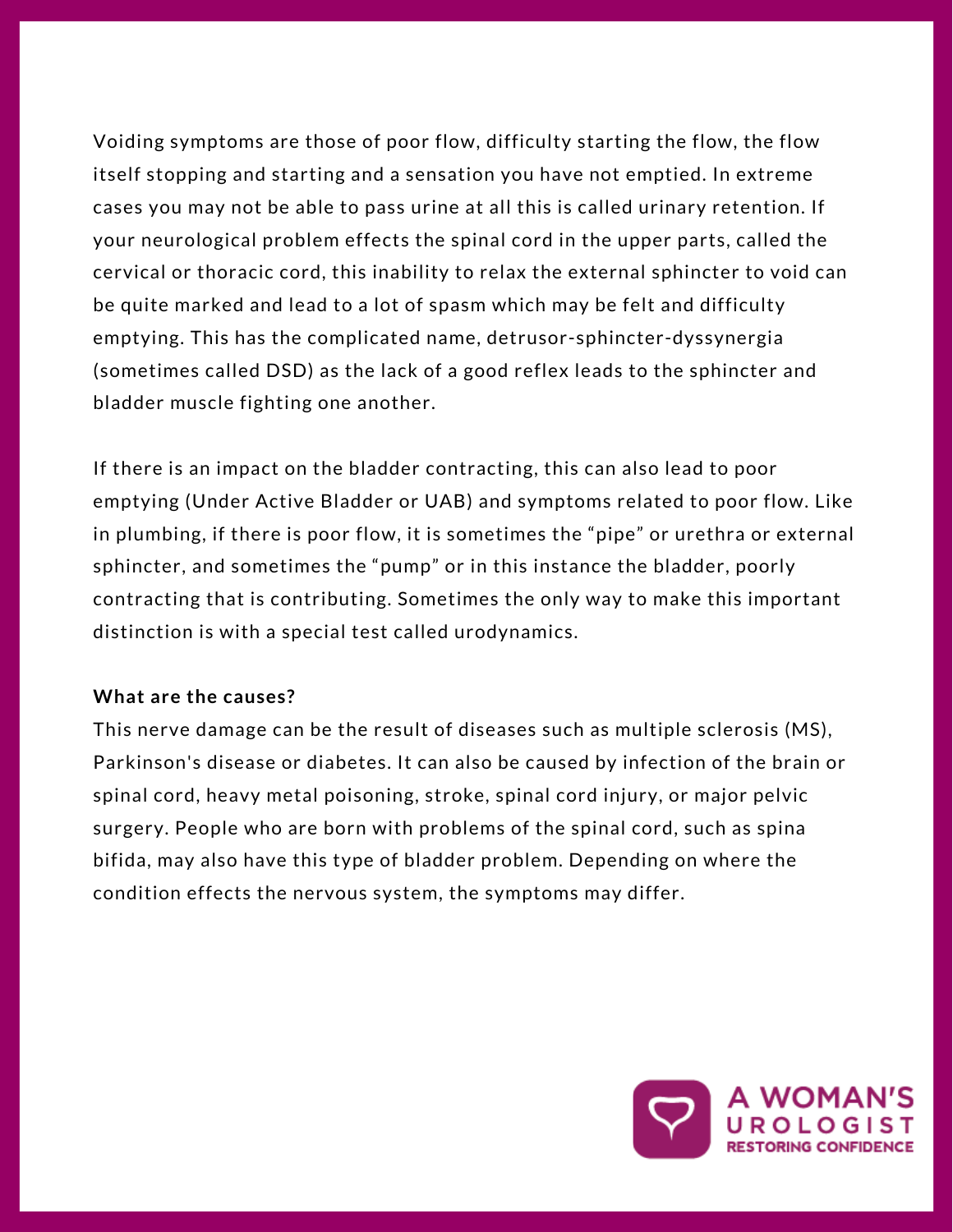Examples of neurological conditions that can affect lower urinary tract function

|                                                                                           | <b>CONGENITAL AND</b><br><b>PERINATAL</b><br><b>CONDITIONS</b> | <b>ACQUIRED, STABLE</b><br><b>CONDITIONS</b>                                   | ACQUIRED,<br><b>PROGRESSIVE OR</b><br><b>DEGENERATIVE</b><br><b>CONDITIONS</b>    |
|-------------------------------------------------------------------------------------------|----------------------------------------------------------------|--------------------------------------------------------------------------------|-----------------------------------------------------------------------------------|
| <b>BRAIN</b><br><b>CONDITIONS</b>                                                         | Cerebral palsy                                                 | Stroke, Head injury                                                            | Multiple sclerosis,<br>Parkinson's disease,<br>Dementia, Multi<br>systems atrophy |
| <b>SUPRASACRAL</b><br><b>SPINAL CORD</b><br><b>CONDITIONS</b>                             | Spinal dysraphism<br>(such as<br>myelomeningocele)             | Spinal cord injury                                                             | Multiple sclerosis,<br>Cervical spondylosis<br>with myelopathy                    |
| <b>SACRAL SPINAL</b><br><b>CORD OR</b><br>PERIPHERAL<br><b>NERVE</b><br><b>CONDITIONS</b> | Spinal dysraphism,<br>sacral agenesis,<br>Anorectal anomalies  | Cauda equina<br>syndrome, Spinal<br>cord injury from<br>radical pelvic surgery | Peripheral<br>neuropathy                                                          |

## **What are the symptoms?**

| <b>STORAGE SYMPTOMS</b>                                                        | <b>VOIDING SYMPTOMS</b>                                                                          | <b>COMPLICATIONS</b>                                                                                                                              |
|--------------------------------------------------------------------------------|--------------------------------------------------------------------------------------------------|---------------------------------------------------------------------------------------------------------------------------------------------------|
| Frequency >8 per day<br>Nocturnal >1 per night<br>Urgency<br>Urge incontinence | Poor flow<br>Intermittent flow<br>Poor emptying<br>Retention or not being<br>able to void at all | Urinary leak/<br>incontinence<br>Urinary tract infection<br>Back pressure on<br>kidneys may make you<br>generally unwell or not<br>be felt at all |

The symptoms of a NGB can seriously affect your quality of life. They may make it difficult for you to get through your day without interruptions. You may feel afraid to go out with friends, take holidays, do everyday things or work productively. You may be afraid you may not be able to find a bathroom when you need one. Some people begin to cancel activities and withdraw from their lives. NGB may affect your work and your relationships. You may feel tired, depressed, anxious and lonely. If you are experiencing incontinence, the leaking urine can sometimes cause skin problems or infections.

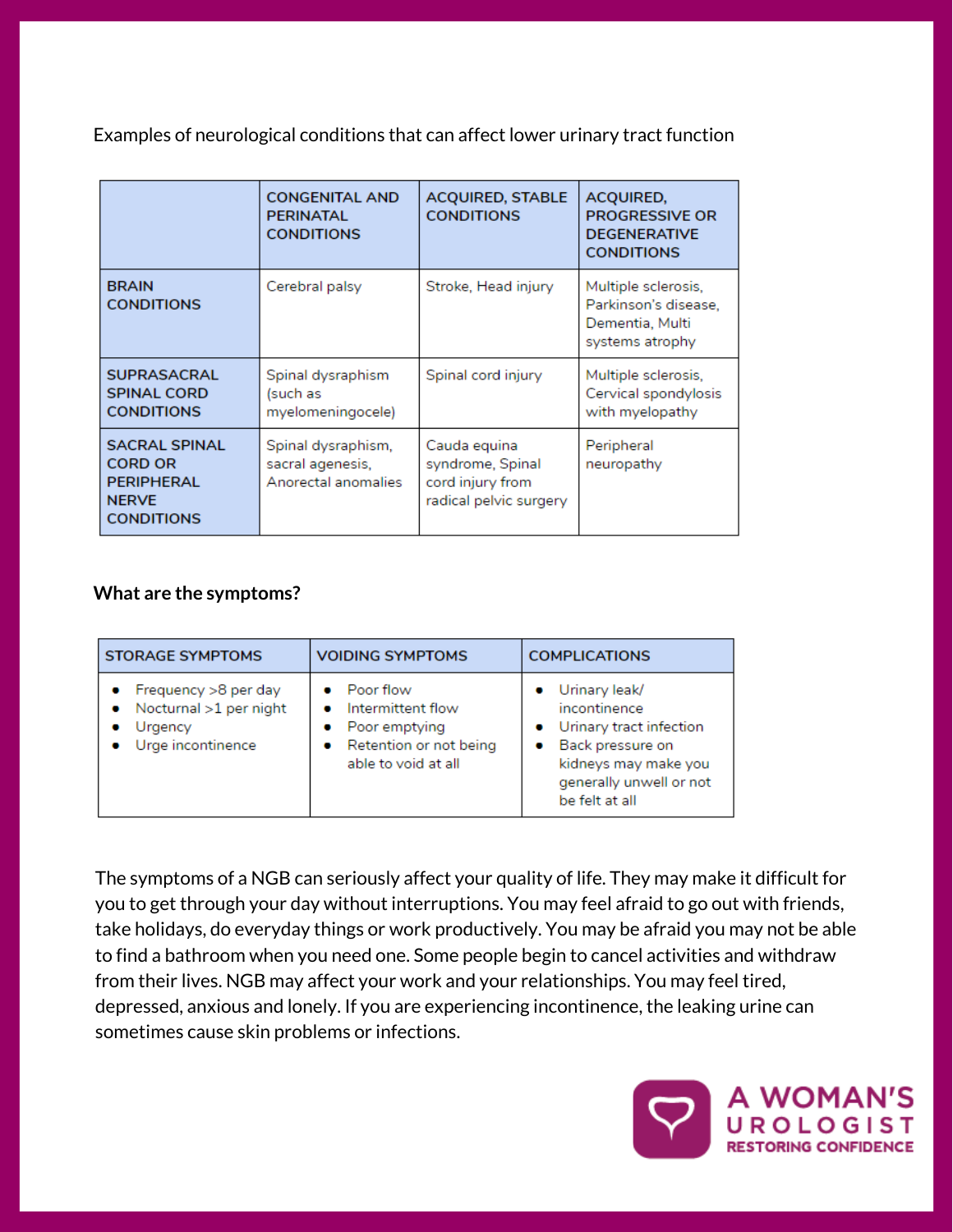## **How is Neurogenic Bladder Diagnosed?**

As a NGB involves the nervous system and the bladder, as such, both systems need to be evaluated by your Women's Urologist.

Firstly, a Women's Urologist will ask you a number of questions to understand your medical history. This should include information about the symptoms you are having, how long you have had them, and how they are changing your life. A medical history will also include information about your past and current health problems. You should have a list of the overthe-counter and prescription drugs you usually take. Your health care provider should also ask you about your diet, and about how much and what kinds of liquids you drink during the day.

## **Physical Examination**

A Women's Urologist will examine you to look for something that may be causing your symptoms. In women, the physical exam will likely include your abdomen, the organs in your pelvis (a vaginal examination) and your rectum.

## **Bladder Diary**

You may be asked to keep a bladder diary, where you will note how often you go to the bathroom and any time you leak urine to help document the frequency, nocturia, leakages and fluid intake. This will help a Women's Urologist learn more about your day-to-day symptoms.

## **Other Tests you will need**

- 1. Urine Culture: a sample of your urine to test for infection or blood.
- 2. Blood Test: A blood test to look for kidney function

3. Ultrasound scan of the kidneys and bladder: to look for any back pressure on the kidneys (they may look swollen with fluid), any stones or any other abnormalities and also to look at the outline of the bladder, see if there is anything abnormal within it and see how well it empties. Please go to the test if you can with a comfortably full bladder but do not overfill. The scan is all done one the outer of your tummy and sides there is no internal scan. Other imaging tests are required depending on the condition, the severity and if you have had any [complications.](https://www.safetyandquality.gov.au/our-work/transvaginal-mesh/resources/) These may include an x-ray or a CT scan. Sometimes more imaging is needed to look at the brain and spinal cord.

4. Urodynamics are a specialised test of bladder function - how it works and what is happening with storage or filling and emptying or voiding, especially as it relates to your kidneys. The studies are explained in another section and are most important in NGB. Often a cystoscopy is done at the time of the urodynamics, a cystoscopy is the passage of a small

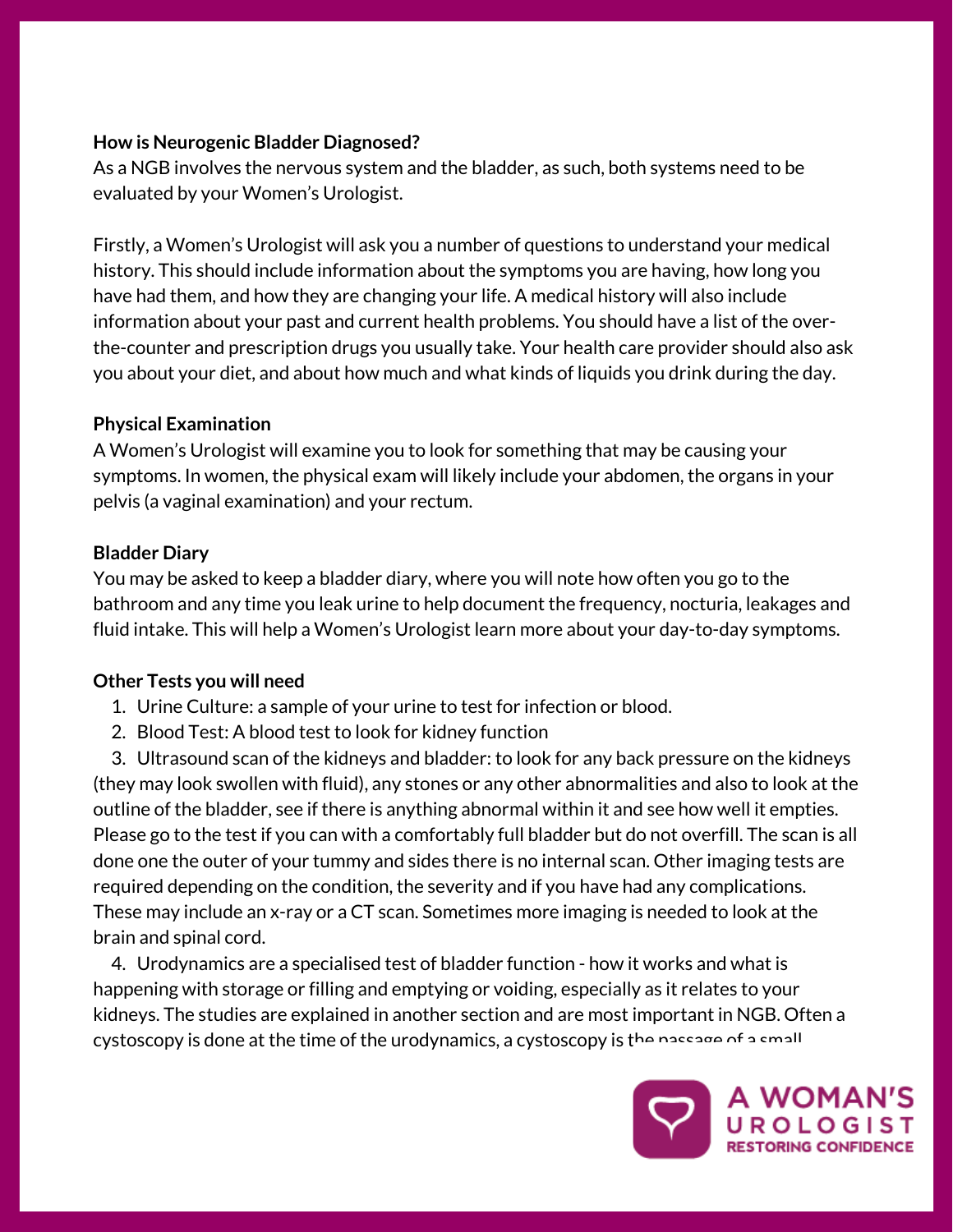lighted telescope no bigger than a catheter into the bladder via the urethra to look at the lining of the bladder and urethra. This allows them to rule out other causes of your symptoms.

## **What are the treatment options?**

Neurogenic bladder is a serious condition, but when it is watched closely and treated the best way, patients can see large [improvements](https://www.safetyandquality.gov.au/our-work/transvaginal-mesh/resources/) in their quality of life.

Specific treatment for NGB will be decided by a Woman's Urologist based on:

- your age, overall health and medical history
- the cause of the nerve damage
- the type of symptoms
- the severity of symptoms
- your tolerance for certain drugs, procedures or therapies
- the expectations for the course of the condition
- your hand function and mobility
- your desire for treatment, social situation and social support

There are many options for treatment. Some patients will require only monitoring. It is very important to have ongoing monitoring, particularly if you were born with a condition contributing to the NGB or you have a spinal cord injury. You need to consider yourself an expensive car that needs a tune up each year! This is to prevent kidney injury.

To achieve the first priority of preventing kidney injury, a bladder that fills and stores at low pressure and then a system of emptying that is complete and low pressure is needed.

Providing treatments are effective in producing the low pressure of storage and good emptying, there is then a much less risk of incontinence and urinary tract infection which are the next priorities and the problems that will significantly impact on your quality of life.

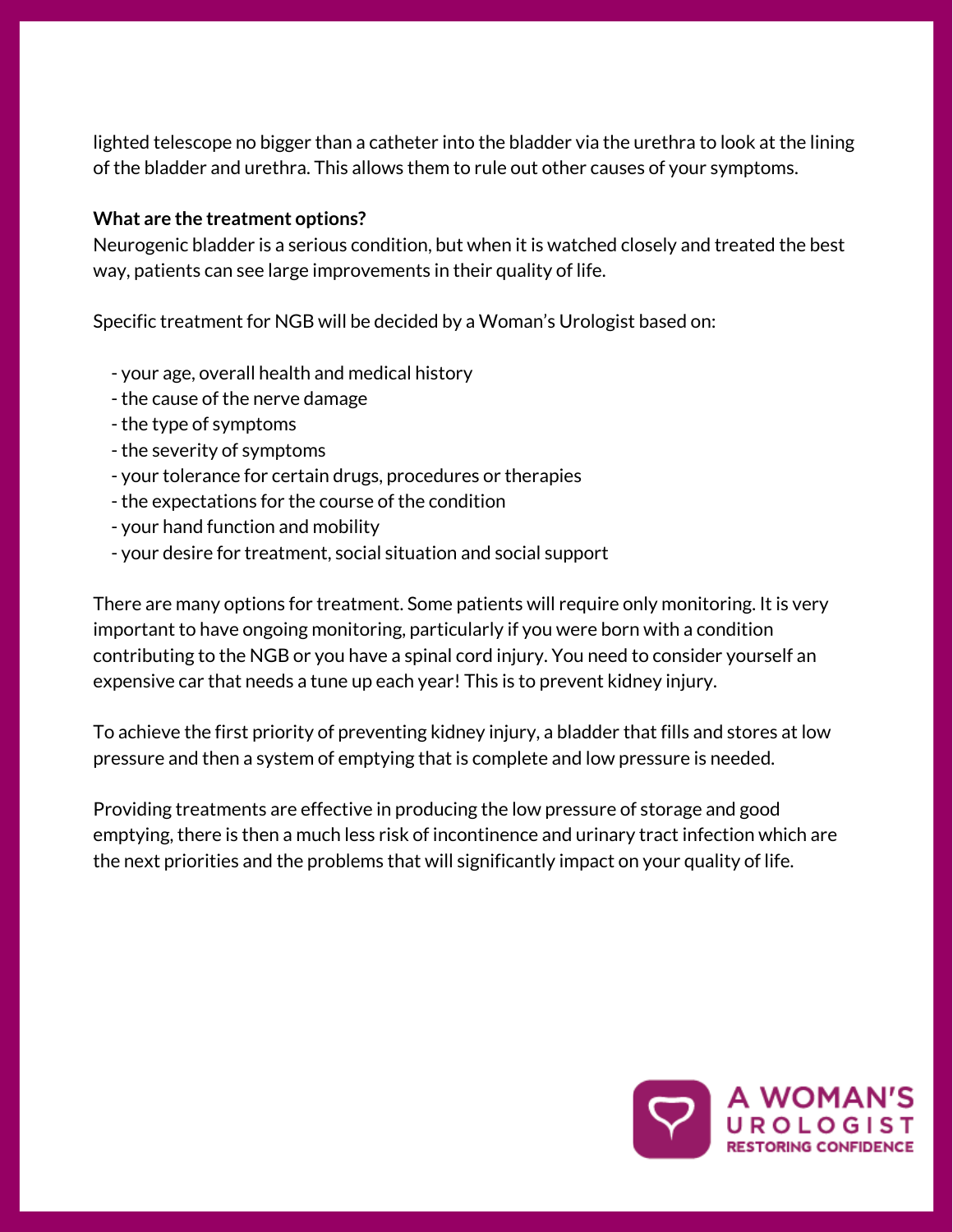There is often some overlap of treatments, but they fall under four main headings.

- 1. Storage treatments for OAB
- 2. Emptying treatments for "pump" or UAB
- 3. Emptying treatments for "pipe" or issues voiding
- 4. Management of complications

# **1. Storage treatments for OAB**

OAB is a very common problem for women with NGB. It is also the most common type of bladder problem in people who have multiple sclerosis. The most common symptom of OAB is the sudden and unexpected urge to urinate that you can't control. To manage your OAB symptoms you may be offered the treatment options listed below.

*Lifestyle Changes:* For many patients with less serious nerve damage, the first treatments used are often lifestyle changes. These are changes you can make in your daily life to control your symptoms. General measures like reducing caffeine and other bladder irritants (coffee, tea, alcohol, fizzy drinks, citrus fruit and spicy foods), weight loss and good bowel habits are helpful.

*Scheduled voiding:* With this method, you follow a daily schedule of going to the bathroom. Instead of going when you feel the urge, you go to the bathroom at set times during the day. Depending on how often you go to the bathroom now, your health care provider may ask you to urinate every 2 to 4 hours, whether you feel you have to go or not.

*Pelvic floor [contractions\("Quick](https://www.safetyandquality.gov.au/our-work/transvaginal-mesh/resources/) Flicks") and bladder training:* These can help decrease that "gotta go" feeling when it hits. Some call these exercises "quick flicks" because you quickly squeeze and release the muscles in your pelvis several times. When you get that"gotta go" feeling, squeeze and then relax your pelvic floor muscles as quickly as you can. Do "quick flicks" several times in a row when you feel the urge to go. This sends a message to your nervous system and back to your bladder to stop squeezing. As your bladder stops squeezing and starts relaxing, your "gotta go" feeling should lessen. When you do this exercise, it helps to be still, relax and concentrate just on the "quick flicks."

Your Women's Urologist can explain this exercise in more detail and may refer you to a physiotherapist for more assistance. You may also be encouraged to delaying urination a few minutes. You slowly increase the time to a few hours. This helps you learn how to put off voiding, even when you feel an urge.

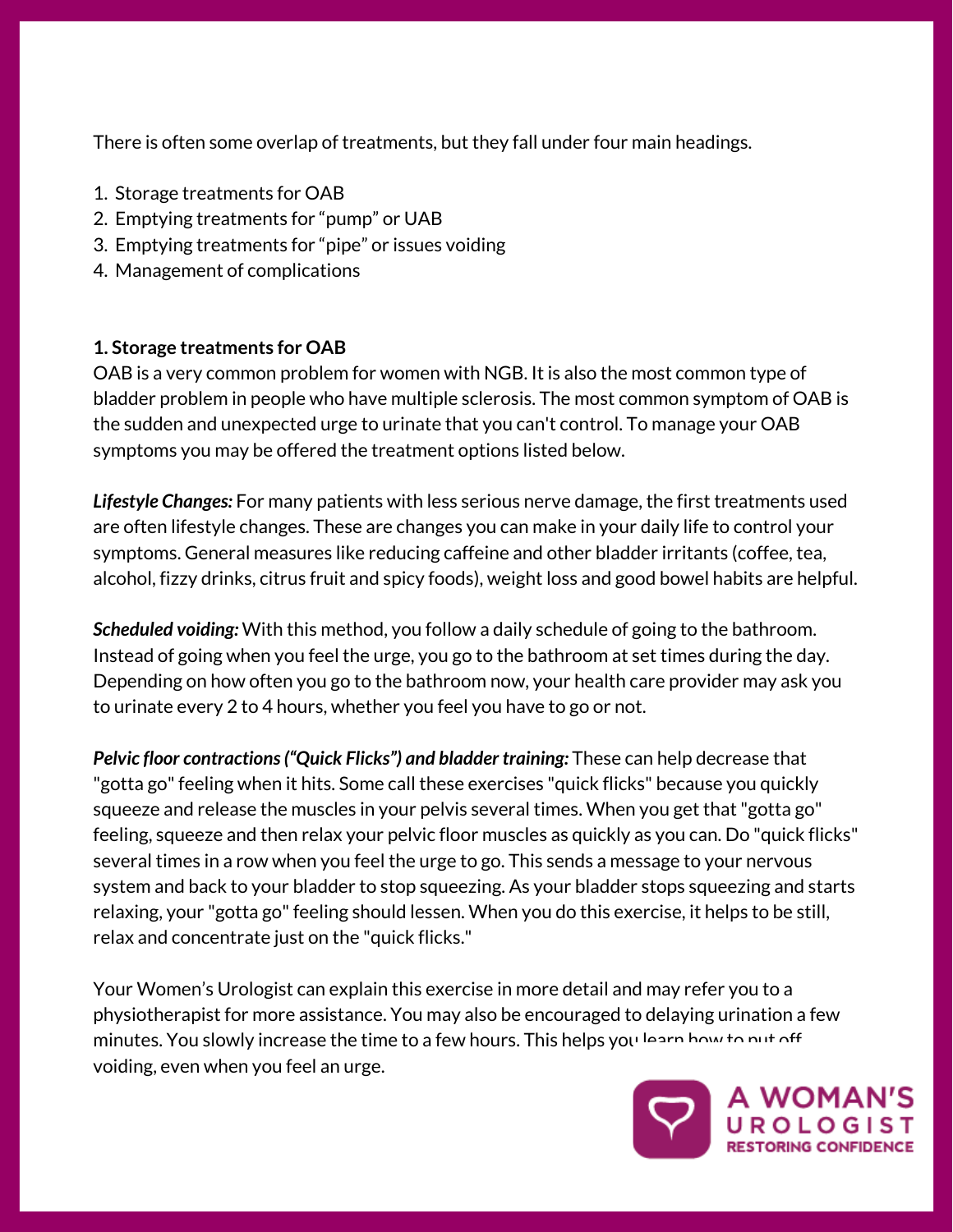*Medication:* Drugs may be used if lifestyle changes don't help enough. Some drugs for OAB symptoms relax overactive bladder muscles. Other drugs can help stop your bladder from contracting.

Some drugs are delivered through the skin with a patch. A Woman's Urologist will follow you closely to look for changes and any side effects of these drugs. To get the best results, a Woman's Urologist may ask you to take different doses of the drug, or you may be given a different drug to try. Sometimes behavioural therapy (exercises and delaying voiding as above) will be used along with drugs.

The commonest drug prescribed is Oxybutinin, either as a tablet (Ditropan) or as a patch (Oxytrol patch). Oxybutinin acts to stop the contractions that cause the urge but also can cause dry mouth, constipation and sometimes changes in cognitive (thinking) capacity. Solifenacin (Vesicare) and Darifenacin (Enablex) are newer versions of Oxybutinin and may have lesser side effects but they are not on the government [Pharmaceutical](https://www.safetyandquality.gov.au/our-work/transvaginal-mesh/resources/) Benefits Scheme (PBS) and hence are expensive for patients.

Another alternative medication that works through a different pathway to relax the bladder is Mirabegron or Betmiga. This can also be combined with one of the Oxybutinin like drugs. Betmiga is also not on the PBS. (See information sheet on Medications for OAB).

Treatment with Botulinum Toxin A (Botox®) is used to help patients who have overactive bladder because of a brain or spinal cord disease or injury. You and A Woman's Urologist will decide if this is right for you. When injected into the bladder muscle, this drug may help keep it from contracting too often. Over time, this treatment wears off in some people. It may need to be repeated in 6 months or a year. A urologist should follow you closely to watch for side effects, including urinary retention (not emptying your bladder completely). If you do have problems emptying your bladder completely after injections, you may be required to use a catheter (thin, hollow tube) to empty your bladder (CIC), at least for a short time.

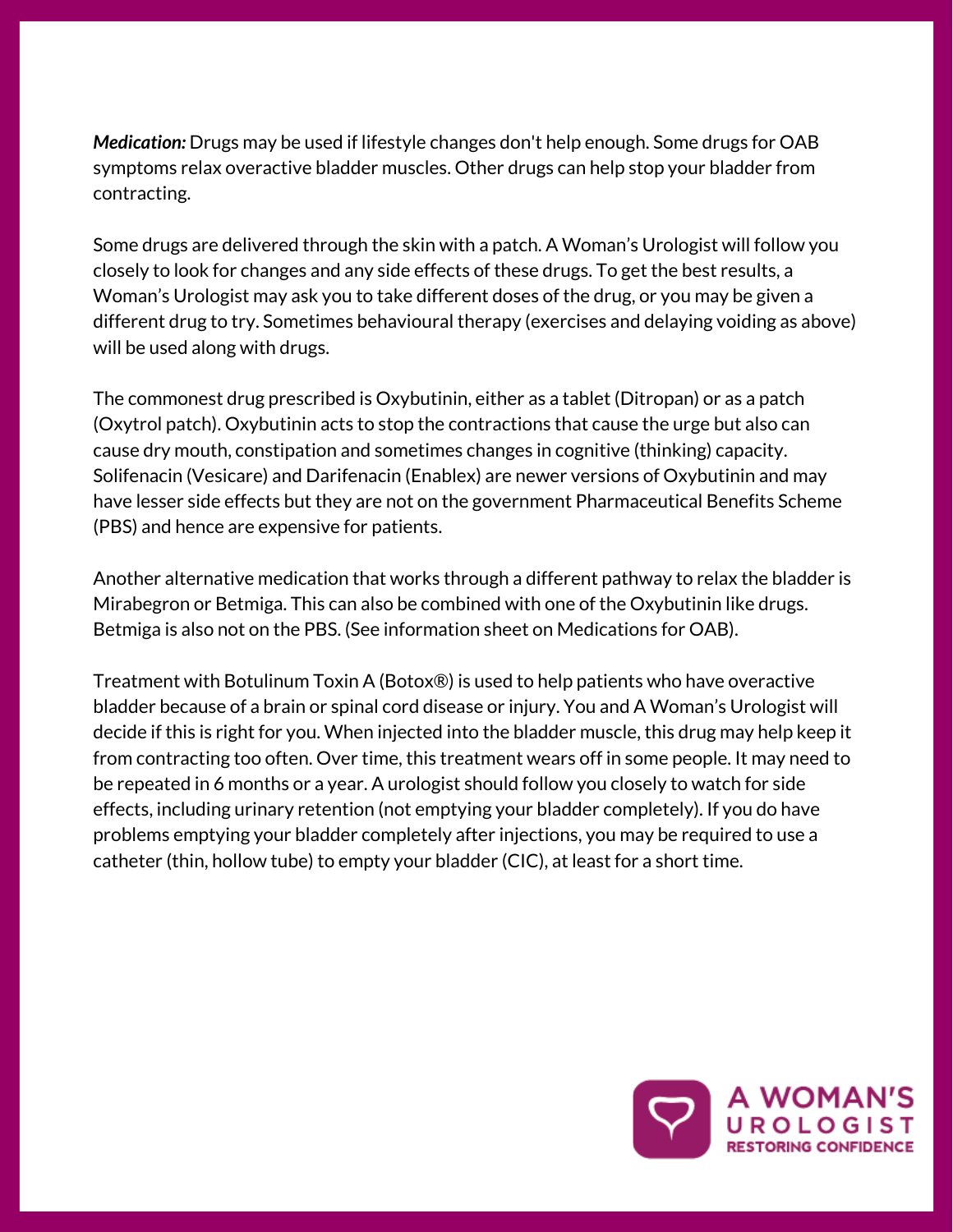## **2. Emptying treatments for "pump" or UAB**

Underactive bladder is a condition in which you aren't able to empty your bladder completely – or at all. You may hesitate before urine flows, or you may have to push urine out. Your urine may only come out in dribbles. Treatment options for underactive bladder symptoms are listed below.

*Lifestyle Changes:* Some of these therapies are the same as for OAB, and again, are often the first therapies used to treat a NGB. They consist of changes in the way you live day-to-day to help control symptoms.

*Scheduled voiding:* With this method, you follow a daily schedule of going to the bathroom. Instead of going when you feel the urge, you go to the bathroom at set times during the day. Depending on how often you go to the bathroom now, your health care provider may ask you to urinate every 2 to 4 hours, whether you feel you have to go or not.

*Double voiding:* After urinating, wait a few minutes and then try again to empty your bladder.

*Medications:* There are few drugs that can help with bladder emptying. Occasionally a drug like Tamsulosin, which is a commonly used drug for men with prostate problems is used. A Woman's Urologist will discuss if this is a good option for you. There are side effects and the effect to empty the bladder is subtle and alone unlikely to fully relieve the issue.

*Catheters:* Using a catheter can help you empty your bladder. A catheter is a thin, straw-like tube that is inserted into the urethra when you need to drain urine.

*Clean intermittent catheterization (CIC or ISC):* This is something you can learn to do yourself. Depending on your symptoms, A Woman's Urologist may ask you to do this 3 to 4 times a day, leaving it in only long enough to empty your bladder. Sometimes clean intermittent [catheterization](https://www.safetyandquality.gov.au/our-work/transvaginal-mesh/resources/) can help improve how your bladder works after several weeks or months. However, CIC can be hard for some people whose nerve damage or other health issues cause hand coordination problems.

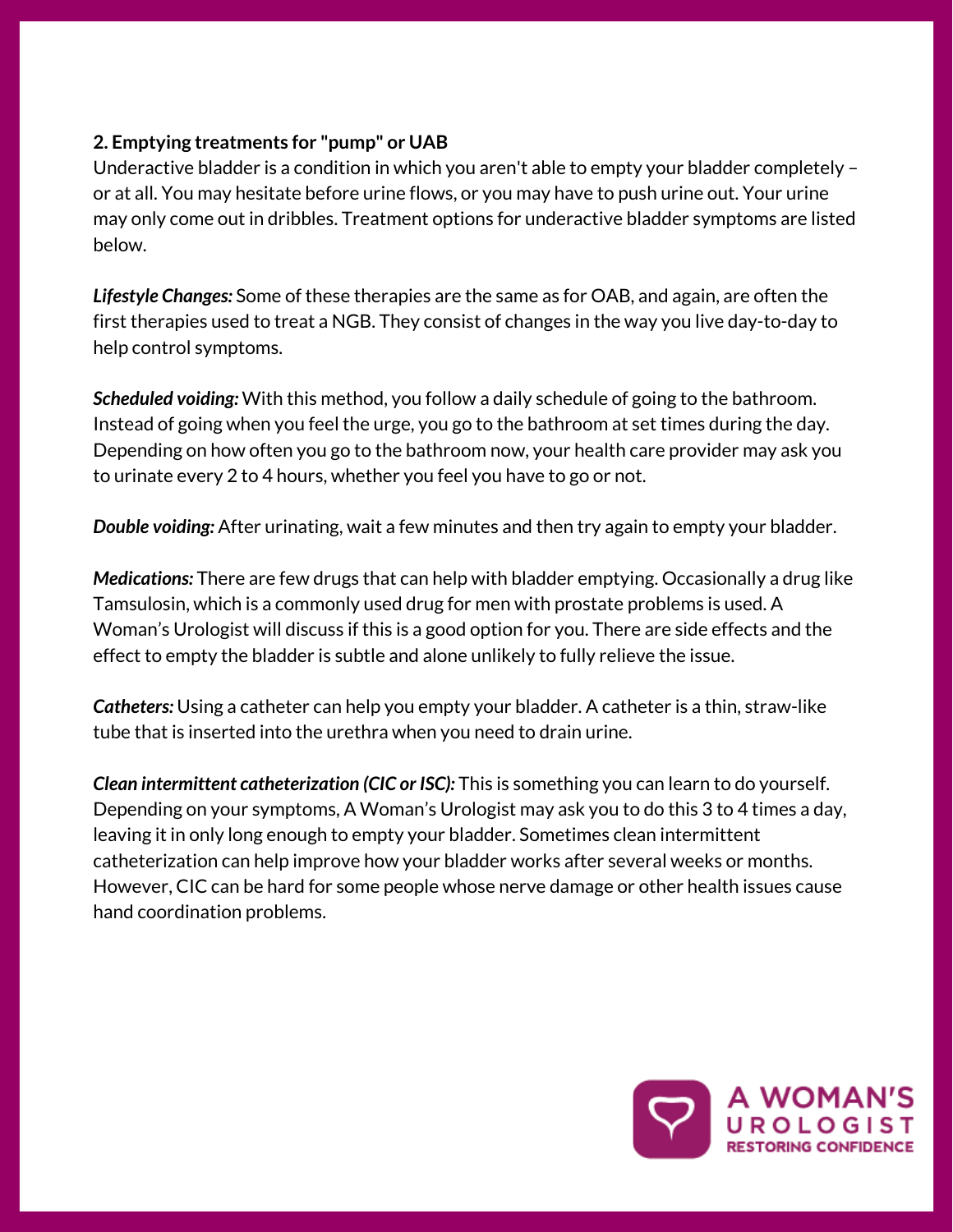## **Advantages of CIC:**

- No foreign body (catheter) in bladder
- Has very low infection rate
- You will be continent (not leak) and not require an appliance if a continuous drainage program with a catheter is the alternate option

- Your bladder capacity is maintained (continuous catheters lead to the bladder becoming smaller and stiffer).

- Sexual function is not impaired
- Good body image is maintained

## **Disadvantages of CIC:**

- The technique may require moderation of fluid intake
- Reasonable manual dexterity/hand function is required
- A good standard of personal hygiene is necessary

*Continuous catheterization:* Some patients may have a different kind of catheter inserted to drain urine at all times.

**3. Emptying treatments for "pipe" or issues voiding or poor [resistance/continence](https://www.safetyandquality.gov.au/our-work/transvaginal-mesh/resources/)**

#### *a) Poorsphincter function and stressincontinence*

Sometimes this can be treated with surgery. There are many procedures used for women with leakage that occurs when you are active, these are similar treatments offered to women without NGB. There are however special considerations in women with NGB and these need to be discussed with A Woman's Urologist.

There are slings that can be fashioned from your own tissue (Pubovaginal Sling) and there are agents that can be injected like fillers (bulking agents) which are made of a gel to improve your leakage.

Artificial sphincter: This device helps treat severe urinary incontinence when the real sphincter muscle isn't working correctly. Surgery is required to place the sphincter cuff around the urethra while a pump is placed under the skin in the labia. The pump is used to open the sphincter and allow you to pass urine. This is a very uncommonly used operation in women generally.